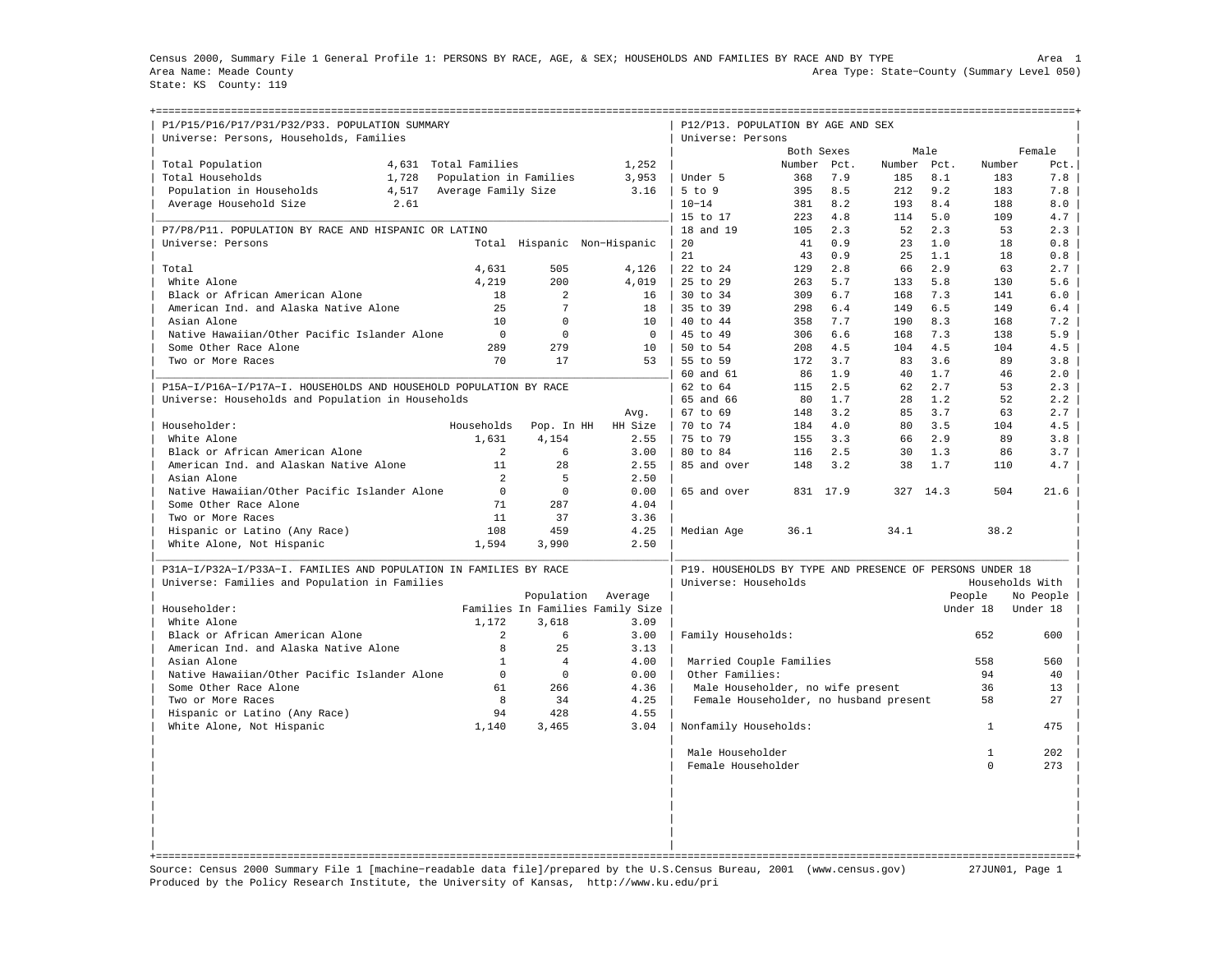State: KS County: 119

| P34/P35. FAMILY TYPE BY PRESENCE AND AGE  |                 |                       | P27/P30. RELATIONSHIP BY HOUSEHOLD TYPE           |            |                | P28. RELATIONSHIP BY HOUSEHOLD TYPE      |                      |
|-------------------------------------------|-----------------|-----------------------|---------------------------------------------------|------------|----------------|------------------------------------------|----------------------|
| OF OWN AND RELATED CHILDREN               |                 |                       | Universe: Persons                                 |            |                | FOR THE POPULATION UNDER 18              |                      |
| Universe: Families                        |                 |                       |                                                   | Total      |                | 65 and Over   Universe: Persons under 18 |                      |
|                                           |                 |                       | With Own With Related   Population in Households: | 4,517      | 750            |                                          |                      |
|                                           | Children        | Children              | In Family Households:                             | 4,004      | 502            | Total:                                   | 1,367                |
| Married Couple Families:                  | 1,118           | 1,118                 | Householder:                                      | 1,252      | 274            | In Households:                           | 1,367                |
| Own Children Under 18:                    | 545             | 556                   | Male                                              | 1,113      | 246            | Householder or Spouse                    | 1                    |
| Under 6 Only                              | 122             | 125                   | Female                                            | 139        | 28             | Related Child:                           | 1,350                |
| Under 6 and 6 to 17                       | 136             | 144                   | Spouse                                            | 1,118      | 213            | Own Child:                               | 1,303                |
| No Own Children Under 18                  | 573             | 562                   | Parent                                            | 11         | 9              | In Married Couple Family                 | 1,181                |
|                                           |                 |                       | Child:                                            | 1,470      |                | In Other Family                          |                      |
| Other Families:                           |                 |                       | Natural born or adopted                           | 1,371      |                | (No Spouse Present):                     | 122                  |
| Male Householder, No Spouse Present       |                 |                       | Step                                              | 99         |                | Male Householder                         | 44                   |
| Own Children Under 18:                    | 32              | 33                    | Grandchild                                        | 39         |                | Female Householder                       | 78                   |
| Under 6                                   | $7\overline{ }$ | $7\phantom{.0}$       | Brother or Sister                                 | 24         |                | Other Relatives:                         | 47                   |
| Under 6 and 6 to 17                       | $\overline{3}$  | $\overline{4}$        | Other relatives                                   | 39         | 6              | Grandchild                               | 30                   |
| No Own Children Under 18                  | 17              | 16                    | Nonrelatives                                      | 51         | $\Omega$       | Other relatives                          | 17 <sup>1</sup>      |
| Female Householder, No Spouse Present     |                 |                       | In Nonfamily Households:                          | 513        | 248            | Nonrelatives                             | 16                   |
| Own Children Under 18:                    | 52<br>13        | 58<br>13              | Male Householder:                                 | 203<br>177 | 45<br>42       | In Group Quarters<br>Institutional       | $\circ$              |
| Under 6 Only<br>Under 6 and 6 to 17       | $\overline{4}$  | 6                     | Living alone<br>Not living alone                  | 26         | $\overline{3}$ | Noninstitutional                         | 0 <br>0 <sup>1</sup> |
| No Own Children Under 18                  | 33              | 27                    | Female Householder:                               | 273        | 197            |                                          |                      |
|                                           |                 |                       | Living alone                                      | 265        | 193            |                                          |                      |
|                                           |                 |                       | Not living alone                                  | 8          | $\overline{4}$ | P18. HOUSEHOLD SIZE, HOUSEHOLD TYPE      |                      |
|                                           |                 |                       | Nonrelatives                                      | 37         | 6              | AND PRESENCE OF OWN CHILDREN             |                      |
|                                           |                 |                       |                                                   |            |                | Universe: Households                     |                      |
| P21. HOUSEHOLD TYPE BY AGE OF HOUSEHOLDER |                 |                       | Pop. in Group Quarters:                           | 114        | 81             |                                          |                      |
| Universe: Households                      |                 |                       | Institutional                                     | 114        | 81             | 1-Person Households:                     | 442                  |
|                                           |                 |                       | Noninstitutional                                  | $\Omega$   | $\Omega$       | Male Householder                         | 177                  |
|                                           | Family          | Nonfamily             |                                                   |            |                | Female Householder                       | 265                  |
| Householder Age:                          |                 | Households Households |                                                   |            |                | 2 or More Person Households:             | 1,286                |
| 15 to 24                                  | 52              | 2.9                   | PCT14. HOUSEHOLDS BY SEX OF UNMARRIED PARTNERS    |            |                | Family Households:                       | 1,252                |
| 25 to 34                                  | 238             | 51                    | Universe: Households                              |            |                | Married couple families:                 | 1,118                |
| 35 to 44                                  | 293             | 44                    |                                                   |            |                | With Own Child. Under 18                 | 545                  |
| 45 to 54                                  | 237             | 56                    | Unmarried Partner Households:                     |            | 34             | No Own Child. Under 18                   | 573                  |
| 55 to 64                                  | 158             | 54                    | Male householder and male partner                 |            | $\overline{3}$ | Other Families                           |                      |
| 65 to 74                                  | 169             | 74                    | Male householder and female partner               |            | 22             | (No spouse present):                     | 134                  |
| 75 to 84                                  | 81              | 111                   | Female householder and female partner             |            | $\mathbf 0$    | Male Householder:                        | 49                   |
| 85 and over                               | 24              | 57                    | Female householder and male partner               |            | 9              | With Own Child. Under 18                 | 32                   |
|                                           |                 |                       | All Other Households                              |            | 1,694          | No Own Child. Under 18                   | 17                   |
|                                           |                 |                       |                                                   |            |                | Female Householder                       | 85                   |
|                                           |                 |                       |                                                   |            |                | With Own Child. Under 18                 | 52                   |
|                                           |                 |                       |                                                   |            |                | No Own Child. Under 18                   | 33                   |
|                                           |                 |                       |                                                   |            |                | Nonfamily Households:                    | 34                   |
|                                           |                 |                       |                                                   |            |                | Male Householder                         | 26                   |
|                                           |                 |                       |                                                   |            |                | Female Householder                       | 8                    |
|                                           |                 |                       |                                                   |            |                |                                          |                      |
|                                           |                 |                       |                                                   |            |                |                                          |                      |
|                                           |                 |                       |                                                   |            |                |                                          |                      |
|                                           |                 |                       |                                                   |            |                |                                          |                      |
|                                           |                 |                       |                                                   |            |                |                                          |                      |
|                                           |                 |                       |                                                   |            |                |                                          |                      |
|                                           |                 |                       |                                                   |            |                |                                          |                      |
|                                           |                 |                       |                                                   |            |                |                                          |                      |
|                                           |                 |                       |                                                   |            |                |                                          |                      |

Source: Census 2000 Summary File 1 [machine−readable data file]/prepared by the U.S.Census Bureau, 2001 (www.census.gov) 27JUN01, Page 2 Produced by the Policy Research Institute, the University of Kansas, http://www.ku.edu/pri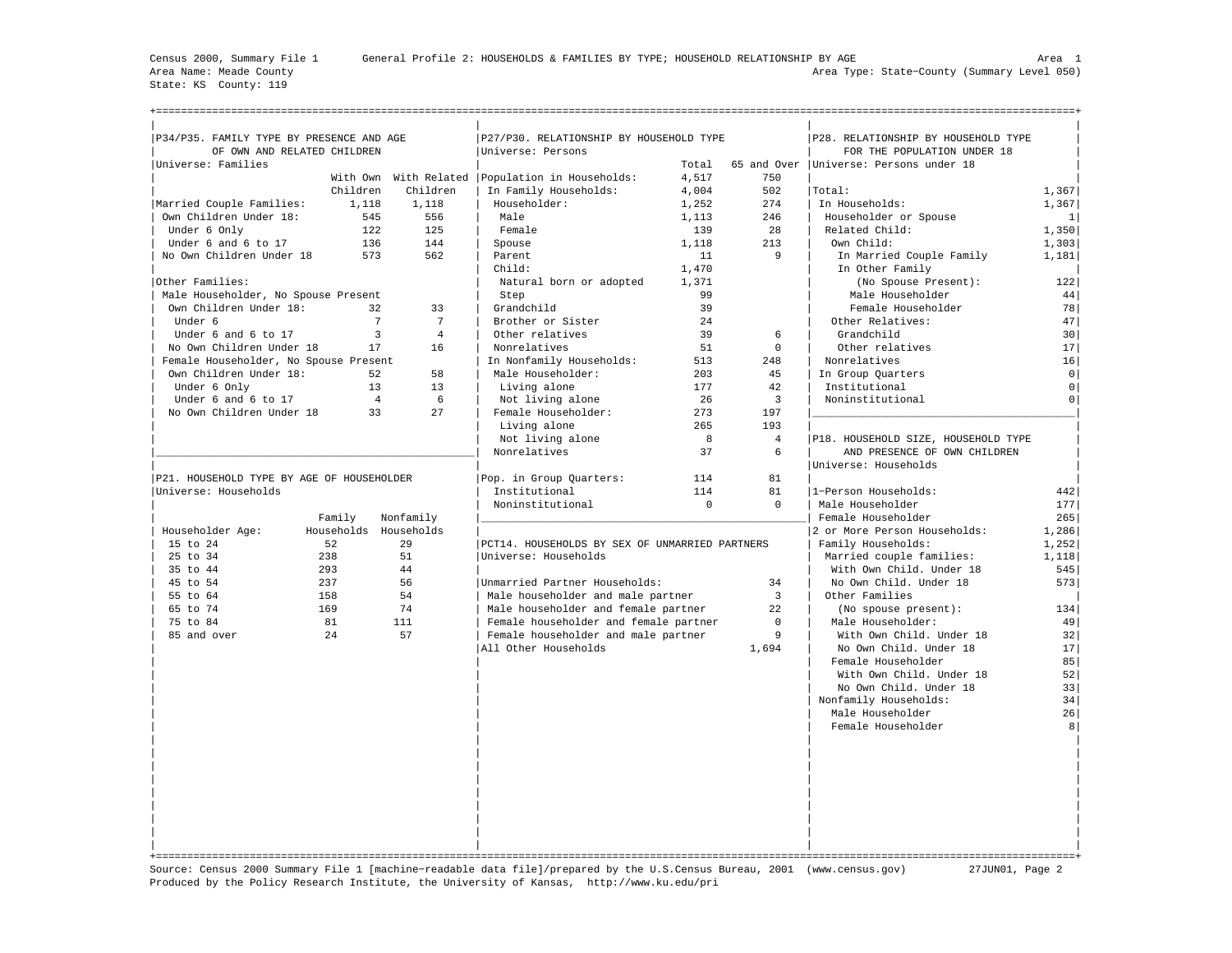Census 2000, Summary File 1 General Profile 3: HOUSING UNIT TENURE, VACANCY TYPE, HOUSEHOLD SIZE, HOUSEHOLDER RACE/AGE Area 1 Area Name: Meade County Area Type: State−County (Summary Level 050) State: KS County: 119

| H1/H3/H4/H5/H10/H11/H12. HOUSING UNITS AND HOUSEHOLD                                                 |       |         |                |                    |                |                      |                | P26/H13. HOUSEHOLD SIZE BY HOUSEHOLD TYPE |                     |                                                                                       |        |                |             |                       |
|------------------------------------------------------------------------------------------------------|-------|---------|----------------|--------------------|----------------|----------------------|----------------|-------------------------------------------|---------------------|---------------------------------------------------------------------------------------|--------|----------------|-------------|-----------------------|
| POPULATION BY TENURE; VACANCY STATUS BY TYPE                                                         |       |         |                |                    |                | Universe: Households |                |                                           |                     |                                                                                       |        |                |             |                       |
| Universe: Housing Units and Population                                                               |       |         |                |                    |                |                      |                |                                           |                     |                                                                                       |        |                |             |                       |
|                                                                                                      |       |         |                | Average            |                |                      |                | Total                                     |                     | Family                                                                                |        |                | Nonfamily   |                       |
| Universe:                                                                                            | Units | Percent |                | Population HH Size |                | Household Size       |                | Households                                |                     | Percent Households Percent                                                            |        |                | Households  | Percent               |
| Total:                                                                                               | 1,968 | 100.0   |                |                    |                | 1-Person             |                | 442                                       | 25.6                | N/A                                                                                   |        |                | 442         | 92.9                  |
| Occupied                                                                                             | 1,728 | 87.8    | 4,517          | 2.61               |                | 2-Person             |                | 610                                       | 35.3                | 579                                                                                   | 46.2   |                | 31          | 6.5                   |
| Owner occupied                                                                                       | 1,285 | 65.3    | 3,339          | 2.60               |                | 3-Person             |                | 225                                       | 13.0                | 222                                                                                   | 17.7   |                | 3           | 0.6                   |
| Renter occupied                                                                                      | 443   | 22.5    | 1,178          | 2.66               |                | 4-Person             |                | 221                                       | 12.8                | 221                                                                                   | 17.7   |                | $\Omega$    | 0.0                   |
| Vacant                                                                                               | 240   | 12.2    |                |                    |                | 5-Person             |                | 140                                       | 8.1                 | 140                                                                                   | 11.2   |                | $\Omega$    | 0.0                   |
| For rent                                                                                             | 53    | 2.7     |                |                    |                | 6-Person             |                | 60                                        | 3.5                 | 60                                                                                    | 4.8    |                | $\mathbf 0$ | ${\bf 0}$ . ${\bf 0}$ |
| For sale only                                                                                        | 58    | 2.9     |                |                    |                | 7 or more Person     |                | 30                                        | 1.7                 | 30                                                                                    | 2.4    |                | $\Omega$    | 0.0                   |
| Rented or sold,                                                                                      |       |         |                |                    |                |                      |                |                                           |                     |                                                                                       |        |                |             |                       |
| not occupied                                                                                         | 2.0   | 1.0     |                |                    |                |                      |                |                                           |                     |                                                                                       |        |                |             |                       |
| Seasonal, recreational, or                                                                           |       |         |                |                    |                |                      |                |                                           |                     |                                                                                       |        |                |             |                       |
| occasional use                                                                                       | 32    | 1.6     |                |                    |                |                      |                |                                           |                     |                                                                                       |        |                |             |                       |
| For migrant worker                                                                                   | 2     | 0.1     |                |                    |                |                      |                |                                           |                     |                                                                                       |        |                |             |                       |
| Other                                                                                                | 75    | 3.8     |                |                    |                |                      |                |                                           |                     |                                                                                       |        |                |             |                       |
| H6/H7, HOUSING UNITS BY HOUSEHOLDER'S RACE BY HISPANIC OR LATINO<br>Universe: Occupied Housing Units |       |         |                |                    |                |                      |                |                                           |                     | PCT15. NONRELATIVES BY HOUSEHOLD TYPE<br>Universe: Nonrelatives                       |        |                |             |                       |
|                                                                                                      |       |         |                |                    |                |                      |                |                                           |                     |                                                                                       |        | Family         |             | Nonfamily             |
| Race of Householder                                                                                  |       |         |                | Total              |                | Hispanic             |                | Non-Hispanic                              | Nonrelatives        |                                                                                       |        | Households     |             | Households            |
| Total                                                                                                |       |         | 1,728          | 100.0              | 108            | 100.0                | 1,620          | 100.0                                     |                     | Roomer or boarder                                                                     |        | 6              |             | $\overline{3}$        |
| White Alone                                                                                          |       |         | 1,631          | 94.4               | 37             | 34.3                 | 1,594          | 98.4                                      |                     | Housemate or roommate                                                                 |        | 10             |             | 7                     |
| Black/African American Alone                                                                         |       |         | $\mathfrak{D}$ | 0.1                | $\overline{1}$ | 0.9                  |                | $\mathbf{1}$<br>0.1                       |                     | Unmarried partner                                                                     |        | 14             |             | 2.0                   |
| American Ind./Alaska Native Alone                                                                    |       |         | 11             | 0.6                | $\mathbf{1}$   | 0.9                  |                | 10<br>0.6                                 | Foster child        |                                                                                       |        | $\overline{7}$ |             | $\mathbf 0$           |
| Asian Alone                                                                                          |       |         | $\overline{2}$ | 0.1                | $\Omega$       | 0.0                  |                | $\mathfrak{D}$<br>0.1                     |                     | Other nonrelatives                                                                    |        | 14             |             | 7                     |
| Native Hawaiian/Other                                                                                |       |         |                |                    |                |                      |                |                                           |                     |                                                                                       |        |                |             |                       |
| Pacific Islander Alone                                                                               |       |         | $\Omega$       | 0.0                | $\Omega$       | 0.0                  |                | $\Omega$<br>0.0                           |                     |                                                                                       |        |                |             |                       |
| Some Other Race Alone                                                                                |       |         | 71             | 4.1                | 67             | 62.0                 |                | $\overline{4}$<br>0.2                     |                     |                                                                                       |        |                |             |                       |
| Two or More Races                                                                                    |       |         | 11             | 0.6                | $\mathfrak{D}$ | 1.9                  |                | 9<br>0.6                                  |                     |                                                                                       |        |                |             |                       |
| H14. HOUSING UNITS BY HOUSEHOLDER'S RACE BY TENURE<br>Universe: Occupied Housing Units               |       |         |                |                    |                |                      |                |                                           |                     | H16. HOUSING UNITS BY HOUSEHOLDER'S AGE BY TENURE<br>Universe: Occupied Housing Units |        |                |             |                       |
| Race of Householder                                                                                  |       |         |                | Owner Occupied     |                |                      |                | Renter Occupied                           |                     | Age of Householder Owner Occupied                                                     |        |                |             | Renter Occupied       |
|                                                                                                      |       |         |                | Number             | Pct.           |                      | Number         | Pct.                                      |                     |                                                                                       | Number | Pct.           | Number      | Pct.                  |
| Total                                                                                                |       |         |                | 1,285              | 100.0          |                      | 443            | 100.0                                     | 15 to 24            |                                                                                       | 20     | 1.6            | 61          | 13.8                  |
| White Alone                                                                                          |       |         |                | 1,227              | 95.5           |                      | 404            | 91.2                                      | $25 \text{ to } 34$ |                                                                                       | 153    | 11.9           | 136         | 30.7                  |
| Black/African American Alone                                                                         |       |         |                | $\mathbf{1}$       | 0.1            |                      | $\mathbf{1}$   | 0.2                                       | 35 to 44            |                                                                                       | 237    | 18.4           | 100         | 22.6                  |
| American Ind./Alaska Native Alone                                                                    |       |         |                | $\overline{7}$     | 0.5            |                      | $\overline{4}$ | 0.9                                       | 45 to 54            |                                                                                       | 239    | 18.6           | 54          | 12.2                  |
| Asian Alone                                                                                          |       |         |                | $\mathbf{1}$       | 0.1            |                      | $\mathbf{1}$   | 0.2                                       | 55 to 64            |                                                                                       | 176    | 13.7           | 36          | 8.1                   |
| Native Hawaiian/Other Pacific Islander Alone                                                         |       |         |                | $\Omega$           | 0.0            |                      | $\Omega$       | 0.0                                       | 65 to 74            |                                                                                       | 219    | 17.0           | 2.4         | 5.4                   |
| Some Other Race Alone                                                                                |       |         |                | 42                 | 3.3            |                      | 29             | 6.5                                       | 75 to 84            |                                                                                       | 171    | 13.3           | 2.1         | 4.7                   |
| Two or More Races                                                                                    |       |         |                | 7                  | 0.5            |                      | $\overline{4}$ | 0.9                                       | 85 and over         |                                                                                       | 70     | 5.4            | 11          | 2.5                   |
|                                                                                                      |       |         |                |                    |                |                      |                |                                           |                     |                                                                                       |        |                |             |                       |
|                                                                                                      |       |         |                |                    |                |                      |                |                                           |                     |                                                                                       |        |                |             |                       |
|                                                                                                      |       |         |                |                    |                |                      |                |                                           |                     |                                                                                       |        |                |             |                       |

Source: Census 2000 Summary File 1 [machine−readable data file]/prepared by the U.S.Census Bureau, 2001 (www.census.gov) 27JUN01, Page 3 Produced by the Policy Research Institute, the University of Kansas, http://www.ku.edu/pri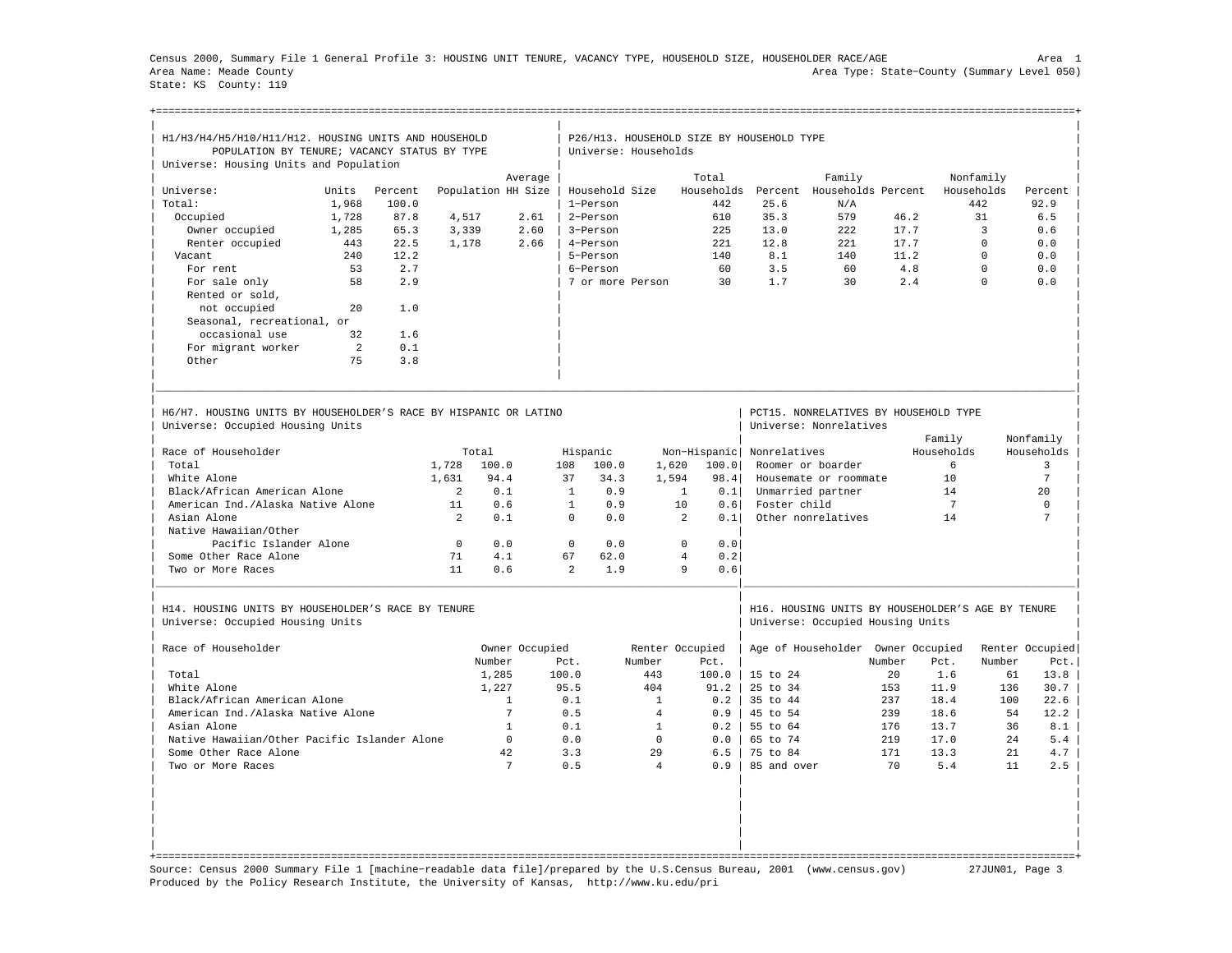Census 2000, Summary File 1 Supplementary Profile 1: POPULATION UNDER 20; GROUP QUARTERS SUMMARY; AND OWN CHILDREN Area 1 Area Name: Meade County Area Type: State−County (Summary Level 050) State: KS County: 119

| State no County II                                |            |        |           |        |             |         |                                                           |       |            |        |          |
|---------------------------------------------------|------------|--------|-----------|--------|-------------|---------|-----------------------------------------------------------|-------|------------|--------|----------|
|                                                   |            |        |           |        |             |         |                                                           |       |            |        |          |
|                                                   |            |        |           |        |             |         |                                                           |       |            |        |          |
|                                                   |            |        |           |        |             |         |                                                           |       |            |        |          |
| P14. SEX BY AGE FOR THE POPULATION UNDER 20 YEARS |            |        |           |        |             |         |                                                           |       |            |        |          |
| Universe: Population Under 20 Years               |            |        |           |        |             |         | P38. GROUP QUARTERS POPULATION BY SEX BY AGE BY G.O. TYPE |       |            |        |          |
|                                                   |            |        |           |        |             |         | Universe: Population in Group Quarters                    |       |            |        |          |
|                                                   | Total Pct. |        | Male Pct. |        | Female Pct. |         |                                                           |       | Pct of     |        | $Pct$ of |
| Total                                             | 1,472 100  |        | 756       | 100    |             | 716 100 |                                                           | Total | Male Total | Female | Total    |
| Under 1                                           |            | 67 4.6 |           | 42 5.6 |             | 25 3.5  | Total                                                     | 114   | 52 45.6    | 62     | 54.4     |
| 1 year                                            |            | 77 5.2 |           | 35 4.6 |             | 42 5.9  | Under 18 years:                                           |       |            |        |          |
| 2 years                                           |            | 57 3.9 |           | 31 4.1 |             | 26, 3.6 | Institutionalized population:                             | 0     |            |        |          |
| 3 years                                           |            | 86 5.8 |           | 36 4.8 |             | 50 7.0  | Correctional institutions                                 |       |            |        |          |
| 4 years                                           |            | 81 5.5 |           | 41 5.4 |             | 40 5.6  | Nursing homes                                             |       |            |        |          |

|                   |       |          | In Male  | In Female                            | College dormitories         | 0 |   |  |
|-------------------|-------|----------|----------|--------------------------------------|-----------------------------|---|---|--|
|                   |       |          |          | In Married Householder, Householder, | Military quarters           | 0 | 0 |  |
|                   |       | Couple   |          | No Wife No Husband                   | Other noninstitutional G.O. | 0 |   |  |
|                   | Total | Families | Families | Families                             |                             |   |   |  |
| Total < 18 Years: | 1,303 | 1,181    | 44       | 78                                   |                             |   |   |  |
| Under 3 Years     | 184   | 169      | 4        | 11                                   |                             |   |   |  |
| 3 and 4 Years     | 160   | 142      | 6        | $12 \overline{ }$                    |                             |   |   |  |
| 5 Years           | 75    | 71       |          |                                      |                             |   |   |  |
| 6 to 11 Years     | 450   | 413      | 15       | 22                                   |                             |   |   |  |
| 12 to 17 Years    | 434   | 386      | 16       | 32                                   |                             |   |   |  |
|                   |       |          |          |                                      |                             |   |   |  |

| 3 years                                                 | 86 | 5.8 | 36.                                  | 4.8     | 50         | 7.0       | Correctional institutions     |    |     |          |    |        |
|---------------------------------------------------------|----|-----|--------------------------------------|---------|------------|-----------|-------------------------------|----|-----|----------|----|--------|
| 4 years                                                 | 81 | 5.5 | 41                                   | 5.4     | 40         | 5.6       | Nursing homes                 |    |     |          |    |        |
| 5 years                                                 | 76 | 5.2 | 39                                   | 5.2     | 37         | 5.2       | Other institutions            |    |     |          |    |        |
| 6 years                                                 | 75 | 5.1 | 38                                   | 5.0     | 37         | 5.2       | Non-Institutional population: |    |     |          |    |        |
| 7 years                                                 | 82 | 5.6 | 38                                   | 5.0     | 44         | 6.1       | College dormitories           |    |     |          |    |        |
| 8 years                                                 | 77 | 5.2 | 46                                   | 6.1     | 31         | 4.3       | Military quarters             |    |     |          |    |        |
| 9 years                                                 | 85 | 5.8 | 51                                   | 6.7     | 34         | 4.7       | Other noninstitutional G.O.   |    |     |          |    |        |
| 10 years                                                | 75 | 5.1 | 41                                   | 5.4     | 34         | 4.7       | 18 to 64 years:               | 33 | 31  | 93.9     |    | 6.1    |
| 11 years                                                | 69 | 4.7 | 43                                   | 5.7     | 26         | 3.6       | Institutionalized population: | 33 | 31  | 93.9     | 2  | 6.1    |
| 12 years                                                | 67 | 4.6 | 31                                   | 4.1     | 36         | 5.0       | Correctional institutions     | 30 |     | 30 100.0 |    | 0.0    |
| 13 years                                                | 83 | 5.6 | 43                                   | 5.7     | 40         | 5.6       | Nursing homes                 |    |     | 33.3     |    | 66.7   |
| 14 years                                                | 87 | 5.9 | 35                                   | 4.6     | 52         | 7.3       | Other institutions            |    | 0   |          |    |        |
| 15 years                                                | 69 | 4.7 | 36                                   | 4.8     | 33         | 4.6       | Non-Institutional population: |    | 0   |          |    |        |
| 16 years                                                | 79 | 5.4 | 40                                   | 5.3     | 39         | 5.4       | College dormitories           |    |     |          |    |        |
| 17 years                                                | 75 | 5.1 | 38                                   | 5.0     | 37         | 5.2       | Military quarters             |    |     |          |    |        |
| 18 years                                                | 68 | 4.6 | 34                                   | 4.5     | 34         | 4.7       | Other noninstitutional G.O.   |    |     |          |    |        |
| 19 years                                                | 37 | 5.8 | 18                                   | 2.4     | 19         | 2.7       | 65 Years and over:            | 81 | 2.1 | 25.9     | 60 | 74.1   |
|                                                         |    |     |                                      |         |            |           | Institutionalized population: | 81 | 2.1 | 25.9     | 60 | 74.1   |
|                                                         |    |     |                                      |         |            |           | Correctional institutions     |    |     | 1 100.0  |    | 0.0    |
| P36. OWN CHILDREN UNDER 18 YEARS BY FAMILY TYPE AND AGE |    |     |                                      |         |            |           | Nursing homes                 | 75 | 20  | 26.7     | 55 | 73.3   |
| Universe: Own Children Under 18 Years                   |    |     |                                      |         |            |           | Other institutions            |    |     | 0.0      |    | 5100.0 |
|                                                         |    |     |                                      |         |            |           | Non-Institutional population: |    |     |          |    |        |
|                                                         |    |     |                                      | In Male |            | In Female | College dormitories           |    |     |          |    |        |
|                                                         |    |     | In Married Householder, Householder, |         |            |           | Military quarters             |    |     |          |    |        |
|                                                         |    |     | Couple                               | No Wife | No Husband |           | Other noninstitutional G.O.   |    |     |          |    |        |

| | +===================================================================================================================================================+ Source: Census 2000 Summary File 1 [machine−readable data file]/prepared by the U.S.Census Bureau, 2001 (www.census.gov) 27JUN01, Page 4 Produced by the Policy Research Institute, the University of Kansas, http://www.ku.edu/pri

| | | |\_\_\_\_\_\_\_\_\_\_\_\_\_\_\_\_\_\_\_\_\_\_\_\_\_\_\_\_\_\_\_\_\_\_\_\_\_\_\_\_\_\_\_\_\_\_\_\_\_\_\_\_\_\_\_\_\_\_\_\_\_\_\_\_\_\_| | | | | | | | | | | | | | | | | | | | | | | |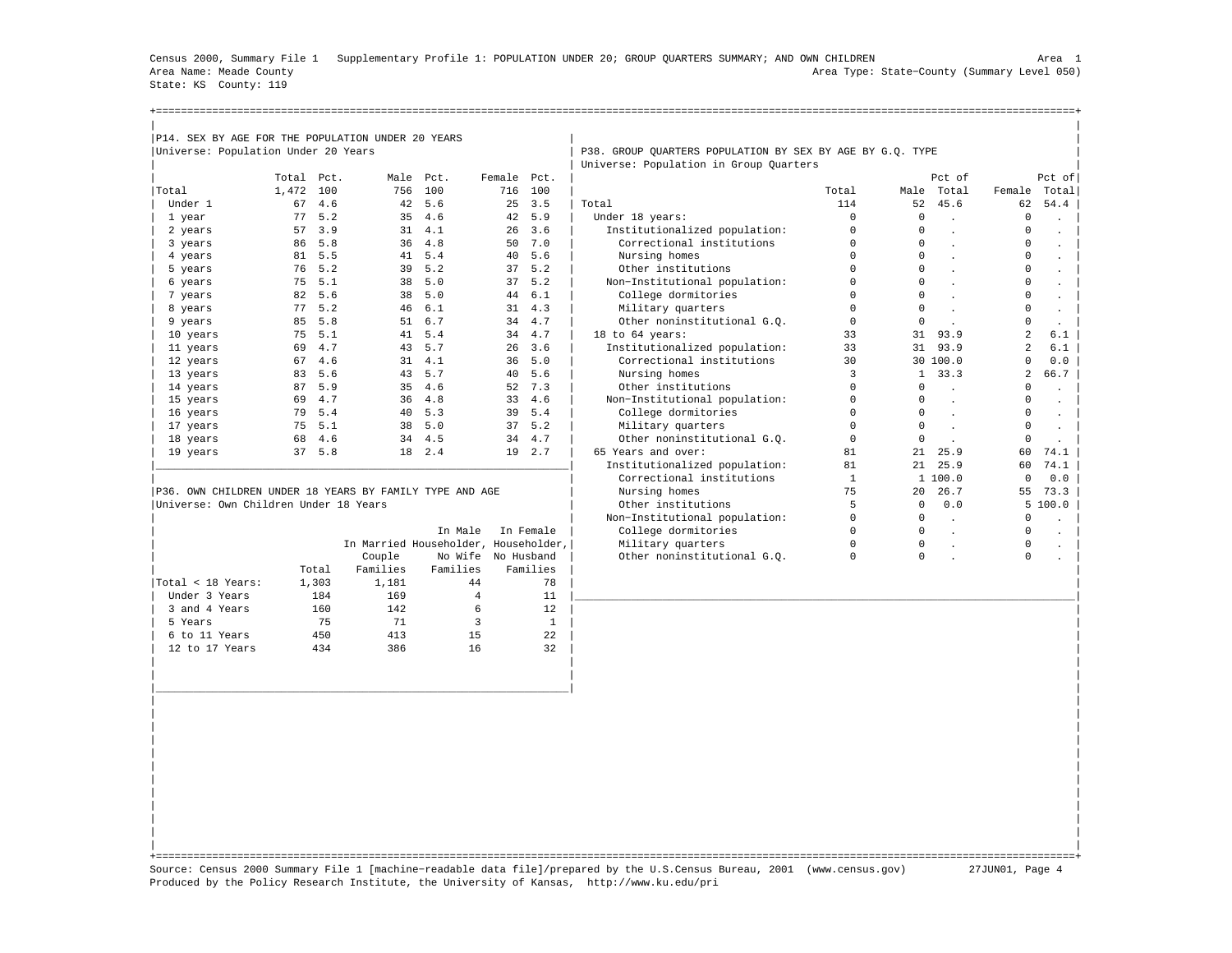Census 2000, Summary File 1 Supplementary Profile 2: HOUSEHOLD CHARACTERISTICS: SIZE, TYPE, & AGE OF HOUSEHOLD MEMBERS Area 1 Area Name: Meade County Area Type: State−County (Summary Level 050) State: KS County: 119

| P22/23/24. HOUSEHOLDS BY PRESENCE OF PEOPLE 60(65/75) YEARS AND OVER, HOUSEHOLD SIZE AND                        |             |       |                               |                |                               |                     |                                  | P25. HOUSEHOLDS BY PRESENCE OF |                                                             |
|-----------------------------------------------------------------------------------------------------------------|-------------|-------|-------------------------------|----------------|-------------------------------|---------------------|----------------------------------|--------------------------------|-------------------------------------------------------------|
| HOUSEHOLD TYPE                                                                                                  |             |       |                               |                |                               |                     | <b>NONRELATIVES</b>              |                                |                                                             |
| Universe: Households                                                                                            |             |       |                               |                |                               |                     | Universe: Households             |                                |                                                             |
|                                                                                                                 | $60+$ Years | Pct.  | 65+ Years                     | Pct.           | 75+ Years                     | Pct.                | Total                            |                                | 1,728                                                       |
| Total                                                                                                           | 1,728       | 100.0 | 1,728                         | 100.0          | 1,728                         | 100.0               |                                  | Households with one or         |                                                             |
| Households w/ one or more over 60/65/75:                                                                        | 655         | 37.9  | 537                           | 31.1           | 288                           | 16.7                |                                  | more non-relatives             | 72                                                          |
| 1-person households                                                                                             | 270         |       | 235                           |                | 161                           |                     |                                  |                                |                                                             |
| 2-or-more person households:                                                                                    | 385         |       | 302                           |                | 127                           |                     | Households with no               |                                |                                                             |
| Family households                                                                                               | 376         |       | 294                           |                | 119                           |                     | non-relatives                    |                                | 1,656                                                       |
| Non-family households                                                                                           | 9           |       | 8                             |                | 8                             |                     |                                  |                                |                                                             |
| Households with no people over 60/65/75:                                                                        | 1,073       | 62.1  | 1,191                         | 68.9           | 1,440                         | 83.3                |                                  |                                |                                                             |
| 1-person households                                                                                             | 172         |       | 207                           |                | 281                           |                     |                                  |                                |                                                             |
| 2-or-more person households:                                                                                    | 901         |       | 984                           |                | 1,159                         |                     |                                  |                                |                                                             |
| Family households                                                                                               | 876         |       | 958                           |                | 1,133                         |                     |                                  |                                |                                                             |
| Non-family households                                                                                           | 25          |       | 26                            |                | 26                            |                     |                                  |                                |                                                             |
|                                                                                                                 |             |       |                               |                |                               |                     |                                  |                                |                                                             |
|                                                                                                                 |             |       |                               |                |                               |                     |                                  |                                |                                                             |
| P20. HOUSEHOLDS BY AGE OF HOUSEHOLDER BY HOUSEHOLD TYPE<br>(INCLUDING LIVING ALONE) BY PRESENCE OF OWN CHILDREN |             |       |                               |                | H15. TENURE BY HOUSEHOLD SIZE |                     | Universe: Occupied Housing Units |                                |                                                             |
| Universe: Households                                                                                            |             |       |                               |                |                               |                     |                                  | Pct.                           | Pct.                                                        |
|                                                                                                                 |             |       | Total Householder Householder |                |                               |                     |                                  | Owner Owner                    |                                                             |
|                                                                                                                 | Households  |       | 15 to 64 65 and Over          |                |                               |                     | Total                            | Occupied Occ.                  | Occupied Occ.                                               |
| Total                                                                                                           | 1,728       |       | 1,212                         | 516            |                               |                     |                                  |                                |                                                             |
| Family households:                                                                                              | 1,252       |       | 978                           | 274            | Total Occupied Units:         |                     | 1,728                            | 1,285 74.4                     | 443 25.6                                                    |
| Married couple families:                                                                                        | 1,118       |       | 868                           | 250            |                               | 1-person households | 442                              | 295 66.7                       | 147 33.3                                                    |
| With own children under 18                                                                                      | 545         |       | 541                           | $\overline{4}$ |                               | 2-person households | 610                              | 506 83.0                       |                                                             |
| No own children under 18                                                                                        | 573         |       | 327                           | 246            |                               | 3-person households | 225                              | 153 68.0                       | 72 32.0                                                     |
| Other families:                                                                                                 | 134         |       | 110                           | 24             |                               | 4-person households | 221                              | 172 77.8                       | 49 22.2                                                     |
| Male householder, no wife present:                                                                              |             | 49    | 47                            | $\overline{a}$ |                               | 5-person households | 140                              | 103 73.6                       |                                                             |
| With own children under 18                                                                                      |             | 32    | 32                            | $\Omega$       |                               | 6-person households | 60                               | 38 63.3                        |                                                             |
| No own children under 18                                                                                        |             | 17    | 15                            | 2              |                               | 7+person households | 30                               | 18 60.0                        | Renter Renter<br>104 17.0<br>37, 26.4<br>22 36.7<br>12 40.0 |
| Female householder, no husband present:                                                                         |             | 85    | 63                            | 22             |                               |                     |                                  |                                |                                                             |
| With own children under 18                                                                                      |             | 52    | 52                            | $\Omega$       |                               |                     |                                  |                                |                                                             |
| No own children under 18                                                                                        |             | 33    | 11                            | 22             |                               |                     |                                  |                                |                                                             |
| Non-family households:                                                                                          | 476         |       | 234                           | 242            |                               |                     |                                  |                                |                                                             |
| Householder living alone                                                                                        | 442         |       | 207                           | 235            |                               |                     |                                  |                                |                                                             |
| Householder not living alone                                                                                    |             | 34    | 27                            | 7              |                               |                     |                                  |                                |                                                             |

| | +===================================================================================================================================================+ Source: Census 2000 Summary File 1 [machine−readable data file]/prepared by the U.S.Census Bureau, 2001 (www.census.gov) 27JUN01, Page 5 Produced by the Policy Research Institute, the University of Kansas, http://www.ku.edu/pri

| | | | | | | | | | | | | | | | | | | | | |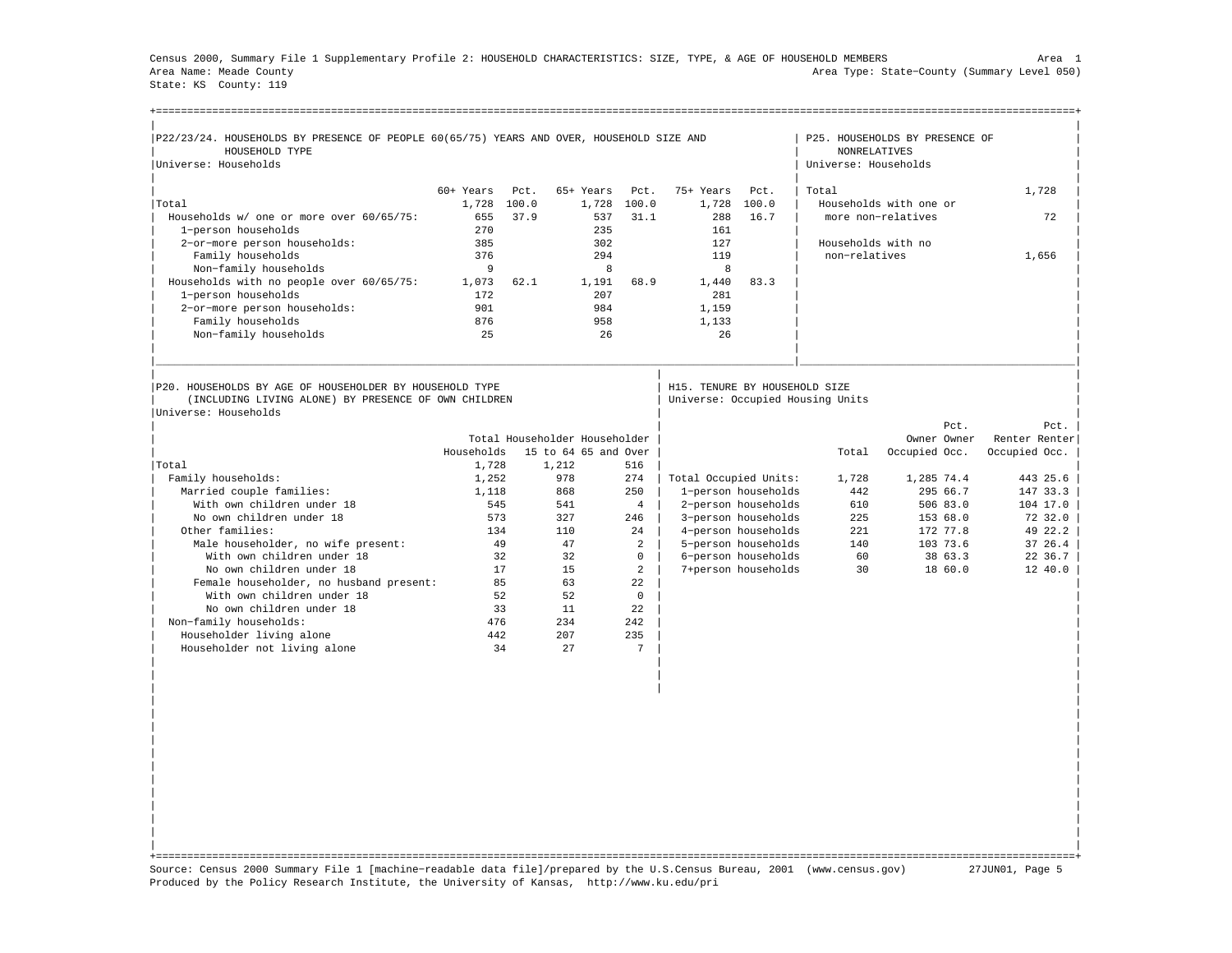Census 2000, Summary File 1 Supplementary Profile 3: RELATIONSHIP BY AGE (UNDER 18) AND TENURE BY HOUSEHOLD TYPE BY AGE Area 1 Area Name: Meade County Area Type: State−County (Summary Level 050) State: KS County: 119

+===================================================================================================================================================+| |

| P29. RELATIONSHIP BY AGE FOR THE POPULATION UNDER 18 YEARS |  |
|------------------------------------------------------------|--|
| Iniverse: Population Under 18 Vears                        |  |

| Universe: Population Under 18 Years |            |             |                                                |                         |              |       |             |                                   |
|-------------------------------------|------------|-------------|------------------------------------------------|-------------------------|--------------|-------|-------------|-----------------------------------|
|                                     |            |             | ---------------In Households------------------ |                         |              |       |             | ----------Group Quarters--------- |
|                                     |            |             |                                                | -----Related Child----- |              |       |             |                                   |
|                                     | Pop. in    | Householder |                                                | Other                   |              |       |             | Institution- Noninstitution-      |
| Total                               | Households | or Spouse   | Own Child                                      | Relatives               | Nonrelatives | Total | alized Pop. | alized Pop.                       |
| Under 18<br>1,366                   | 1,366      |             | 1,303                                          | 47                      | 16           |       |             |                                   |
| Under 3<br>201                      | 201        |             | 184                                            | 14                      |              |       |             |                                   |
| 3 and 4 years<br>167                | 167        |             | 160                                            | 6                       |              |       |             |                                   |
| 76<br>5 years                       | 76         |             | 75                                             |                         |              |       |             |                                   |
| 6 to 11 years<br>463                | 463        |             | 450                                            | 11                      |              |       |             |                                   |
| 12 and 13 years<br>150              | 150        |             | 148                                            |                         |              |       |             |                                   |
| 87<br>14 years                      | 87         |             | 83                                             |                         |              |       |             |                                   |
| 222<br>15 to 17 years               | 222        |             | 203                                            | 9                       | 10           |       |             |                                   |
|                                     |            |             |                                                |                         |              |       |             |                                   |
| % Under 3<br>14.7%                  | 14.7%      |             | 14.1%                                          | 29.8%                   | 18.8%        | . 응   | . 응         | . 응                               |
| % 3 and 4 years<br>12.2%            | 12.2       |             | 12.3%                                          | 12.8%                   | 6.3%         | . 응   | . %         | . 응                               |
| % 5 years<br>5.6%                   | 5.6%       |             | 5.8%                                           | 2.1%                    | 0.0%         | . 응   | . ક         | . 응                               |
| % 6 to 11 years<br>33.9%            | 33.9%      |             | 34.5%                                          | 23.4%                   | 12.5%        | . 응   | . 응         | . 응                               |
| % 12 and 13 years<br>11.0%          | 11.0%      |             | 11.4%                                          | 4.3%                    | 0.0%         | . 응   | . 응         | . 응                               |
| % 14 years<br>6.4%                  | 6.4%       |             | 6.4%                                           | 8.5%                    | 0.0%         | . 응   | . 응         | $\cdot$ %                         |
| % 15 to 17 years<br>16.3%           | 16.3%      |             | 15.6%                                          | 19.1%                   | 62.5%        | . 응   | . 응         | . 응                               |
|                                     |            |             |                                                |                         |              |       |             |                                   |

## H17. TENURE BY HOUSEHOLD TYPE (INCLUDING LIVING ALONE) BY AGE OF HOUSEHOLDER Universe: Occupied Housing Units

|                                |             |          | --Owner Occupied--- |                                          |         | -Renter Occupied---------------- |          |          |                                     |       |  |  |  |
|--------------------------------|-------------|----------|---------------------|------------------------------------------|---------|----------------------------------|----------|----------|-------------------------------------|-------|--|--|--|
|                                | Householder |          |                     | Householder Householder Householder Pct. |         | Householder                      |          |          | Householder Householder Householder | Pct.  |  |  |  |
|                                | Any Age     | 15 to 34 | 35 to 64            | $65+$                                    | $65+$   | Any Age                          | 15 to 34 | 35 to 64 | $65+$                               | $65+$ |  |  |  |
| Family households:             | 971         | 151      | 560                 | 260                                      | 26.8    | 281                              | 139      | 128      | 14                                  | 5.0   |  |  |  |
| Married-couple family:         | 901         | 142      | 521                 | 238                                      | 26.4    | 217                              | 108      | 97       | 12                                  | 5.5   |  |  |  |
| Other family:                  | 70          |          | 39                  | 22                                       | 31.4    | 64                               | 31       | 31       |                                     | 3.1   |  |  |  |
| Male householder, no wife      | 27          |          | 20                  |                                          | 3.7     | 22                               |          | 14       |                                     | 4.5   |  |  |  |
| Female householder, no husband | 43          |          | 19                  | 21                                       | 48.8    | 42                               | 24       | 17       |                                     | 2.4   |  |  |  |
| Nonfamily households:          | 314         | 22       | 92                  | 200                                      | 63.7    | 162                              | 58       | 62       | 42                                  | 25.9  |  |  |  |
| Male householder:              | 105         | 19       | 52                  | 34                                       | 32.4    | 98                               | 46       | 41       | 11                                  | 11.2  |  |  |  |
| Living alone                   | 92          | 13       | 47                  | 32                                       | 34.8    | 85                               | 36       | 39       | 10                                  | 11.8  |  |  |  |
| Not living alone               | 13          |          |                     |                                          | 2, 15.4 | 13                               | 10       |          |                                     | 7.7   |  |  |  |
| Female householder:            | 209         |          | 40                  | 166                                      | 79.4    | 64                               | 12       | 21       | 31                                  | 48.4  |  |  |  |
| Living alone                   | 203         |          | 38                  | 162                                      | 79.8    | 62                               |          | 20       | 31                                  | 50.0  |  |  |  |
| Not living alone               |             |          |                     |                                          | 4 66.7  |                                  |          |          |                                     | 0.0   |  |  |  |

| | | | | | | | | | | | | | | | | | | |

|\_\_\_\_\_\_\_\_\_\_\_\_\_\_\_\_\_\_\_\_\_\_\_\_\_\_\_\_\_\_\_\_\_\_\_\_\_\_\_\_\_\_\_\_\_\_\_\_\_\_\_\_\_\_\_\_\_\_\_\_\_\_\_\_\_\_\_\_\_\_\_\_\_\_\_\_\_\_\_\_\_\_\_\_\_\_\_\_\_\_\_\_\_\_\_\_\_\_\_\_\_\_\_\_\_\_\_\_\_\_\_\_\_\_\_\_\_\_\_\_\_\_\_\_\_\_\_\_\_\_\_\_\_\_\_\_\_\_\_\_\_\_\_\_\_\_\_| | | | |

| | +===================================================================================================================================================+ Source: Census 2000 Summary File 1 [machine−readable data file]/prepared by the U.S.Census Bureau, 2001 (www.census.gov) 27JUN01, Page 6 Produced by the Policy Research Institute, the University of Kansas, http://www.ku.edu/pri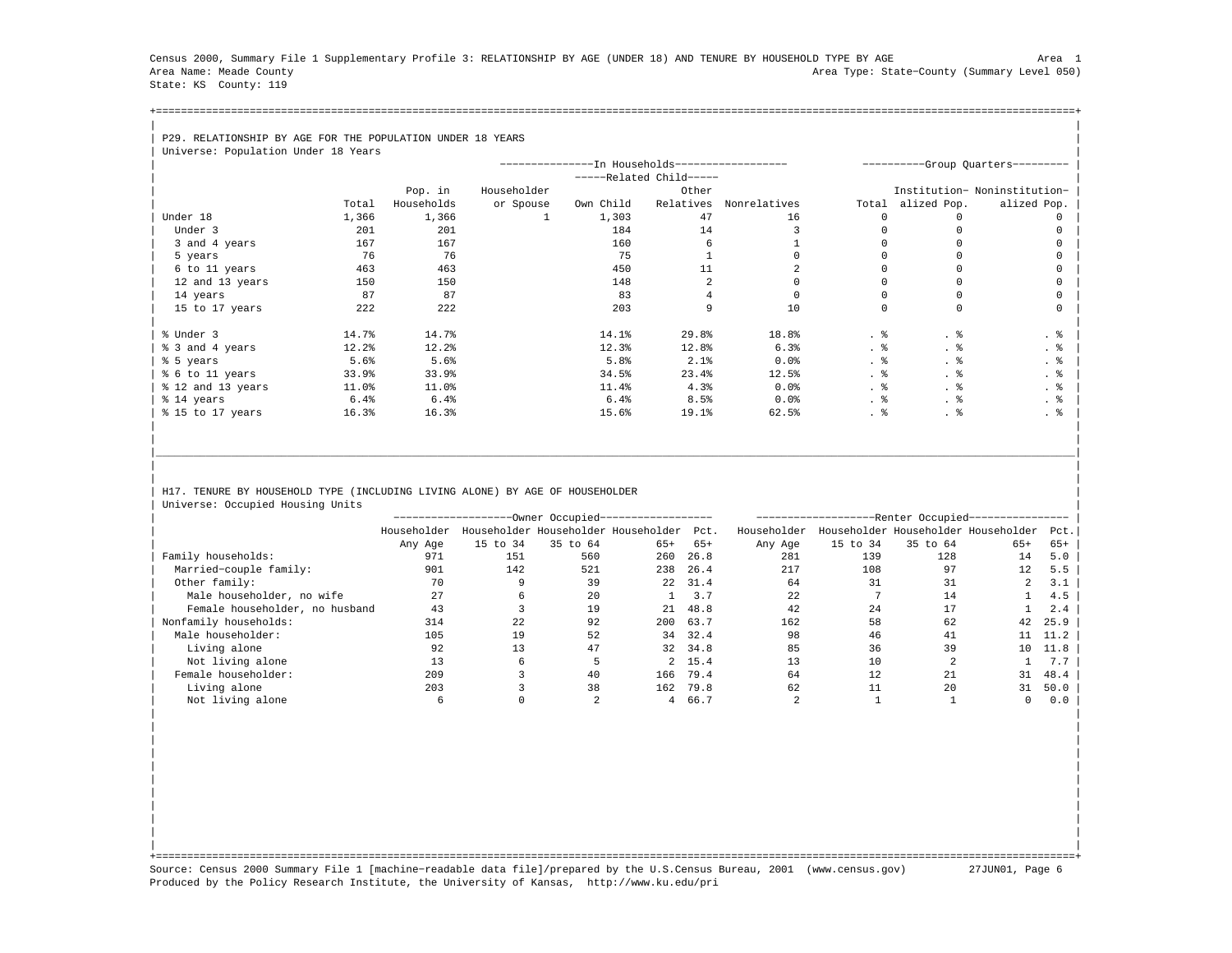State: KS County: 119

| Table PCT16. GROUP OUARTERS POPULATION BY GROUP OUARTERS TYPE         |              |                                                    |          |
|-----------------------------------------------------------------------|--------------|----------------------------------------------------|----------|
| Universe: Population in group quarters (Total*: 114)                  |              |                                                    |          |
| Institutionalized population:                                         |              | 114  Noninstitutionalized population:              |          |
| Correctional institutions:                                            | 31           | College dormitories (college GO on and off campus) |          |
| Federal prisons and detention centers                                 | $\mathbf{0}$ | Military quarters:                                 | $\Omega$ |
| Halfway houses                                                        | $\mathbf{0}$ | On base:                                           | $\Omega$ |
| Local jails, police lockups, etc.                                     | 31           | Barracks and other GQ for military personnel       | $\Omega$ |
| Military disciplinary barracks                                        | $\Omega$     | Transient quarters for temporary residents         | $\Omega$ |
| State prisons                                                         | $\Omega$     | Military ships                                     | $\circ$  |
| Other types of correctional institutions                              | $\Omega$     | Group homes:                                       | $\Omega$ |
| Nursing homes                                                         | 78           | Homes or halfway houses for drug/alcohol abuse     | $\Omega$ |
| Hospitals/wards, hospices, and schools for the handicapped:           | 5            | Homes for the mentally ill                         | $\Omega$ |
| Hospitals/wards and hospices for chronically ill:                     | 5            | Homes for the mentally retarded                    | $\Omega$ |
| Hospices or homes for chronically ill                                 | $^{\circ}$   | Homes for the physically handicapped               | $\circ$  |
| Military hospitals or wards for chronically ill                       | $\circ$      | Other group homes                                  | $\Omega$ |
| Other hospitals or wards for chronically ill                          | 5            | Religious group quarters                           | $\Omega$ |
| Hospitals or wards for drug/alcohol abuse                             | $\Omega$     | Workers' dormitories:                              | $\Omega$ |
| Mental (Psychiatric) hospitals or wards                               | $\Omega$     | Agriculture workers' dormitories on farms          | $\Omega$ |
| Schools, hospitals, or wards for the mentally retarded                | $\Omega$     | Job Corps and vocational training facilities       | $\Omega$ |
| Schools, hospitals, or wards for the physically handicapped:          | $\Omega$     | Other workers' dormitories                         | $\Omega$ |
| Institutions for the deaf                                             | $\Omega$     | Crews of maritime vessels                          | $\Omega$ |
| Institutions for the blind                                            | $\Omega$     | Other nonhousehold living situations               | $\Omega$ |
| Orthopedic wards/institutions for the physically handicapped          | $\Omega$     | Other noninstitutional group quarters              |          |
| Wards in general hospitals for patients with no usual home elsewhere  | 0            |                                                    |          |
| Wards in military hospitls for patients with no usual home elsewhere  | 0            |                                                    |          |
| Juvenile institutions:                                                | 0            |                                                    |          |
| Long-term care:                                                       | 0            |                                                    |          |
| Homes for abused, dependent, and neglected children                   | 0            |                                                    |          |
| Residential treatment centers for emotionally disturbed children      | 0            |                                                    |          |
| Training schools for juvenile delinquents                             | 0            |                                                    |          |
| Short-term care, detention or diagnostic centers for delinquent chdrn | 0            |                                                    |          |
| Type of juvenile institution unknown                                  | 0            |                                                    |          |

|\*The group quarters population forms 2.5% of the area's total population. |

|Table PCT17. GROUP QUARTERS POPULATION BY SEX BY AGE BY GROUP QUARTERS TYPE | |Universe: Population in group quarters (Total: 114) |

|                                            | ----------All Ages--------- |      |                           |      |      | $---Under 18---$ |          | $---18$ to $64---$ |          | $-65$ and over- |
|--------------------------------------------|-----------------------------|------|---------------------------|------|------|------------------|----------|--------------------|----------|-----------------|
|                                            |                             |      | ----Male---- ---Female--- |      | Male | Female           | Male     | Female             | Male     | Female          |
| All types of group quarters:               |                             | 52   |                           | 62   | 0    |                  | 31       |                    | 21       | 60              |
| as a percent of total GQ population        |                             | 45.6 |                           | 54.4 | 0.0  | 0.0              | 27.2     | 1.8                | 18.4     | 52.6            |
|                                            | No.                         | Pct  | No.                       | Pct  |      |                  |          |                    |          |                 |
| Institutionalized population:              | 52                          | 45.6 | 62                        | 54.4 | 0    |                  | 31       |                    | 21       | 60              |
| Correctional institutions                  | 31                          | 27.2 | $^{\circ}$                | 0.0  |      |                  | 30       |                    |          |                 |
| Nursing homes                              | 2.1                         | 18.4 | 57                        | 50.0 |      |                  |          |                    | 20       | 55              |
| Hosp./wards & hospices for chronically ill |                             | 0.0  | 5.                        | 4.4  |      |                  |          |                    |          |                 |
| Mental (Psychiatric) hospitals/wards       | $\Omega$                    | 0.0  | $\mathbf{0}$              | 0.0  |      |                  |          |                    |          |                 |
| Juvenile institutions                      | $\Omega$                    | 0.0  | $\Omega$                  | 0.0  |      |                  |          |                    |          |                 |
| All Other institutions (see Table PCT16)   | 0                           | 0.0  | $^{\circ}$                | 0.0  |      |                  |          |                    |          |                 |
| Noninstitutionalized population:           | 0                           | 0.0  | $^{\circ}$                | 0.0  |      |                  |          |                    |          |                 |
| College dormitories (GQ on & off campus)   | 0                           | 0.0  | $^{\circ}$                | 0.0  |      |                  |          | $\Omega$           |          |                 |
| Military quarters                          | 0                           | 0.0  | $\mathbf{0}$              | 0.0  |      |                  |          |                    |          |                 |
| Other noninstitutional group quarters      | 0                           | 0.0  | $\mathbf{0}$              | 0.0  | 0    | 0                | $\Omega$ | $\Omega$           | $\Omega$ |                 |
|                                            |                             |      |                           |      |      |                  |          |                    |          |                 |

|\_\_\_\_\_\_\_\_\_\_\_\_\_\_\_\_\_\_\_\_\_\_\_\_\_\_\_\_\_\_\_\_\_\_\_\_\_\_\_\_\_\_\_\_\_\_\_\_\_\_\_\_\_\_\_\_\_\_\_\_\_\_\_\_\_\_\_\_\_\_\_\_\_\_\_\_\_\_\_\_\_\_\_\_\_\_\_\_\_\_\_\_\_\_\_\_\_\_\_\_\_\_\_\_\_\_\_\_\_\_\_\_\_\_\_\_\_\_\_\_\_\_\_\_\_\_\_\_\_\_\_\_\_\_\_\_\_\_\_\_\_\_\_\_\_\_\_|

+===================================================================================================================================================+ Source: Census 2000 Summary File 1 [machine−readable data file]/prepared by the U.S.Census Bureau, 2001 (www.census.gov) 27JUN01, Page 7 Produced by the Policy Research Institute, the University of Kansas, http://www.ku.edu/pri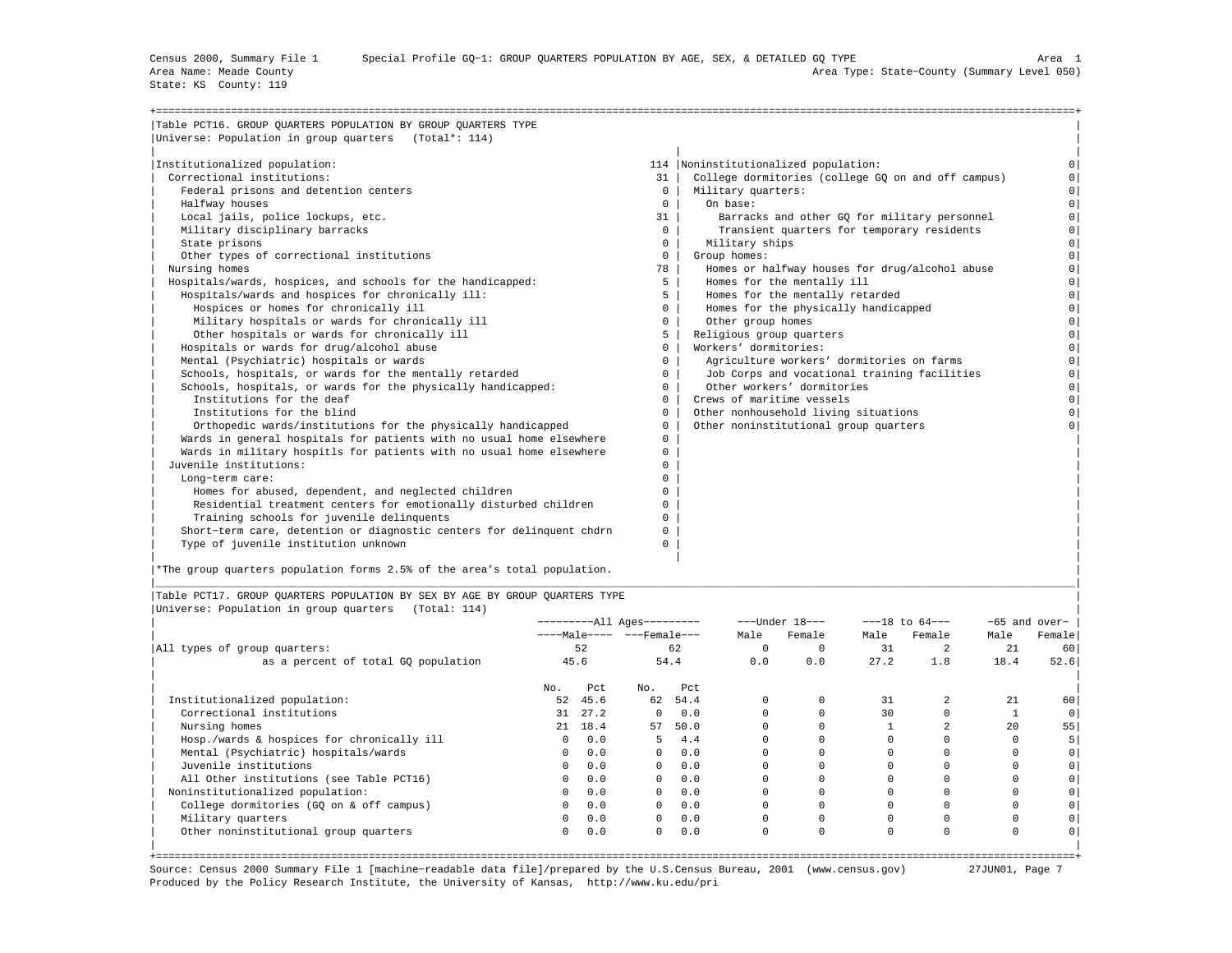Census 2000, Summary File 1 Special Profile GQ−2: GROUP QUARTERS POPULATION BY AGE, SEX & RACE (1ST THREE CATEGORIES) Area 1 Area Name: Meade County Area Type: State−County (Summary Level 050) State: KS County: 119

+===================================================================================================================================================+|Table PCT17A. GROUP QUARTERS POPULATION BY SEX BY AGE BY GROUP QUARTERS TYPE (PERSONS WHO ARE WHITE ALONE) | |Universe: Population in group quarters (107 persons, 2.6% of the total population for this category) |

|                                            |              |         | $------All Aqes------$ |            | ---Under 18--- |        | $---18$ to $64---$ |        | -65 and over- |          |
|--------------------------------------------|--------------|---------|------------------------|------------|----------------|--------|--------------------|--------|---------------|----------|
|                                            |              |         | $---Male--- - -Frame$  |            | Male           | Female | Male               | Female | Male          | Female   |
|                                            | No.          | Pct     | No.                    | Pct        |                |        |                    |        |               |          |
| All types of group quarters:               | 46           | 43.0    | 61                     | 57.0       |                |        | 25                 |        | 21            | 59       |
| Institutionalized population:              |              | 46 43.0 |                        | 61 57.0    |                |        | 25                 |        | 2.1           | 59       |
| Correctional institutions                  | 25           | 23.4    | $\Omega$               | 0.0        |                |        | 2.4                |        |               | $\Omega$ |
| Nursing homes                              |              | 21 19.6 | 56                     | 52.3       |                |        |                    |        | 2.0           | 54       |
| Hosp./wards & hospices for chronically ill | $\Omega$     | 0.0     | 5.                     | 4.7        |                |        |                    |        |               |          |
| Mental (Psychiatric) hospitals/wards       | $\Omega$     | 0.0     |                        | $0 \t 0.0$ |                |        |                    |        |               |          |
| Juvenile institutions                      | $\Omega$     | 0.0     | $\Omega$               | 0.0        |                |        |                    |        |               |          |
| All Other institutions (see Table PCT16)   | $\Omega$     | 0.0     | $\Omega$               | 0.0        |                |        |                    |        |               |          |
| Noninstitutionalized population:           | $\Omega$     | 0.0     | $\Omega$               | 0.0        |                |        |                    |        |               |          |
| College dormitories (GO on & off campus)   | $\circ$      | 0.0     | $\Omega$               | 0.0        |                |        |                    |        |               |          |
| Military quarters                          | $\mathbf{0}$ | 0.0     | $\overline{0}$         | 0.0        |                |        |                    |        |               |          |
| Other noninstitutional group quarters      | $\Omega$     | 0.0     | $\Omega$               | 0.0        |                |        | $\Omega$           |        |               |          |

|Table PCT17B. GROUP QUARTERS POPULATION BY SEX BY AGE BY GROUP QUARTERS TYPE (PERSONS WHO ARE BLACK OR AFRICAN−AMERICAN ALONE) | |Universe: Population in group quarters (6 persons, 50.0% of the total population for this category) |

|                                            |          |        | ----------All Ages--------- |     |      | ---Under 18--- |      | $---18$ to $64---$ |      | -65 and over-  |
|--------------------------------------------|----------|--------|-----------------------------|-----|------|----------------|------|--------------------|------|----------------|
|                                            |          |        | $---Male--- - -Frame$       |     | Male | Female         | Male | Female             | Male | Female         |
|                                            | No.      | Pct    | No.                         | Pct |      |                |      |                    |      |                |
| All types of group quarters:               |          | 6100.0 | $\circ$                     | 0.0 |      |                |      |                    |      |                |
| Institutionalized population:              |          | 6100.0 | $\overline{0}$              | 0.0 |      |                |      |                    |      |                |
| Correctional institutions                  |          | 6100.0 | $\Omega$                    | 0.0 |      |                |      |                    |      | 0 <sup>1</sup> |
| Nursing homes                              | $\Omega$ | 0.0    | $\Omega$                    | 0.0 |      |                |      |                    |      | 0 <sup>1</sup> |
| Hosp./wards & hospices for chronically ill | $\Omega$ | 0.0    | $\Omega$                    | 0.0 |      |                |      |                    |      | 0 <sup>1</sup> |
| Mental (Psychiatric) hospitals/wards       | $\circ$  | 0.0    | $\Omega$                    | 0.0 |      |                |      |                    |      |                |
| Juvenile institutions                      | $\Omega$ | 0.0    | $\Omega$                    | 0.0 |      |                |      |                    |      | 0 <sup>1</sup> |
| All Other institutions (see Table PCT16)   | $\Omega$ | 0.0    | $\Omega$                    | 0.0 |      |                |      |                    |      | 0 <sup>1</sup> |
| Noninstitutionalized population:           | $\Omega$ | 0.0    | $\Omega$                    | 0.0 |      |                |      |                    |      |                |
| College dormitories (GO on & off campus)   | $\Omega$ | 0.0    | $\Omega$                    | 0.0 |      |                |      |                    |      | 0 <sup>1</sup> |
| Military quarters                          | $\Omega$ | 0.0    | $\Omega$                    | 0.0 |      |                |      |                    |      | 0 <sup>1</sup> |
| Other noninstitutional group quarters      | 0        | 0.0    | $\Omega$                    | 0.0 |      |                |      |                    |      |                |

|\_\_\_\_\_\_\_\_\_\_\_\_\_\_\_\_\_\_\_\_\_\_\_\_\_\_\_\_\_\_\_\_\_\_\_\_\_\_\_\_\_\_\_\_\_\_\_\_\_\_\_\_\_\_\_\_\_\_\_\_\_\_\_\_\_\_\_\_\_\_\_\_\_\_\_\_\_\_\_\_\_\_\_\_\_\_\_\_\_\_\_\_\_\_\_\_\_\_\_\_\_\_\_\_\_\_\_\_\_\_\_\_\_\_\_\_\_\_\_\_\_\_\_\_\_\_\_\_\_\_\_\_\_\_\_\_\_\_\_\_\_\_\_\_\_\_\_|

|Table PCT17H. GROUP QUARTERS POPULATION BY SEX BY AGE BY GROUP QUARTERS TYPE (PERSONS OF ANY RACE WHO ARE HISPANIC OR LATINO) | |Universe: Population in group quarters (8 persons, 1.6% of the total population for this category) |

|                                            |              |        | ----------All Ages--------- |                |      | ---Under 18--- |      | $---18$ to $64---$ |      | $-65$ and over- |
|--------------------------------------------|--------------|--------|-----------------------------|----------------|------|----------------|------|--------------------|------|-----------------|
|                                            |              |        | $---Male--- - -}-Female---$ |                | Male | Female         | Male | Female             | Male | Female          |
|                                            | No.          | Pct.   | No.                         | Pct            |      |                |      |                    |      |                 |
| All types of group quarters:               |              | 7 87.5 |                             | $1 \quad 12.5$ |      |                |      |                    |      |                 |
| Institutionalized population:              |              | 7 87.5 |                             | $1 \quad 12.5$ |      |                |      |                    |      |                 |
| Correctional institutions                  |              | 7 87.5 |                             | $0 \t 0.0$     |      |                |      |                    |      |                 |
| Nursing homes                              | $\Omega$     | 0.0    |                             | $1 \quad 12.5$ |      |                |      |                    |      |                 |
| Hosp./wards & hospices for chronically ill | $\Omega$     | 0.0    | $\Omega$                    | 0.0            |      |                |      |                    |      |                 |
| Mental (Psychiatric) hospitals/wards       | $\Omega$     | 0.0    | $\Omega$                    | 0.0            |      |                |      |                    |      |                 |
| Juvenile institutions                      | $\Omega$     | 0.0    | $\Omega$                    | 0.0            |      |                |      |                    |      |                 |
| All Other institutions (see Table PCT16)   | $\mathbf{0}$ | 0.0    | $\Omega$                    | 0.0            |      |                |      |                    |      |                 |
| Noninstitutionalized population:           | $\Omega$     | 0.0    | $\Omega$                    | 0.0            |      |                |      |                    |      |                 |
| College dormitories (GQ on & off campus)   | $\Omega$     | 0.0    | $\Omega$                    | 0.0            |      |                |      |                    |      |                 |
| Military quarters                          | $\Omega$     | 0.0    | $\Omega$                    | 0.0            |      |                |      |                    |      |                 |
| Other noninstitutional group quarters      | $\circ$      | 0.0    | $\Omega$                    | 0.0            |      |                |      |                    |      |                 |

Source: Census 2000 Summary File 1 [machine−readable data file]/prepared by the U.S.Census Bureau, 2001 (www.census.gov) 27JUN01, Page 8 Produced by the Policy Research Institute, the University of Kansas, http://www.ku.edu/pri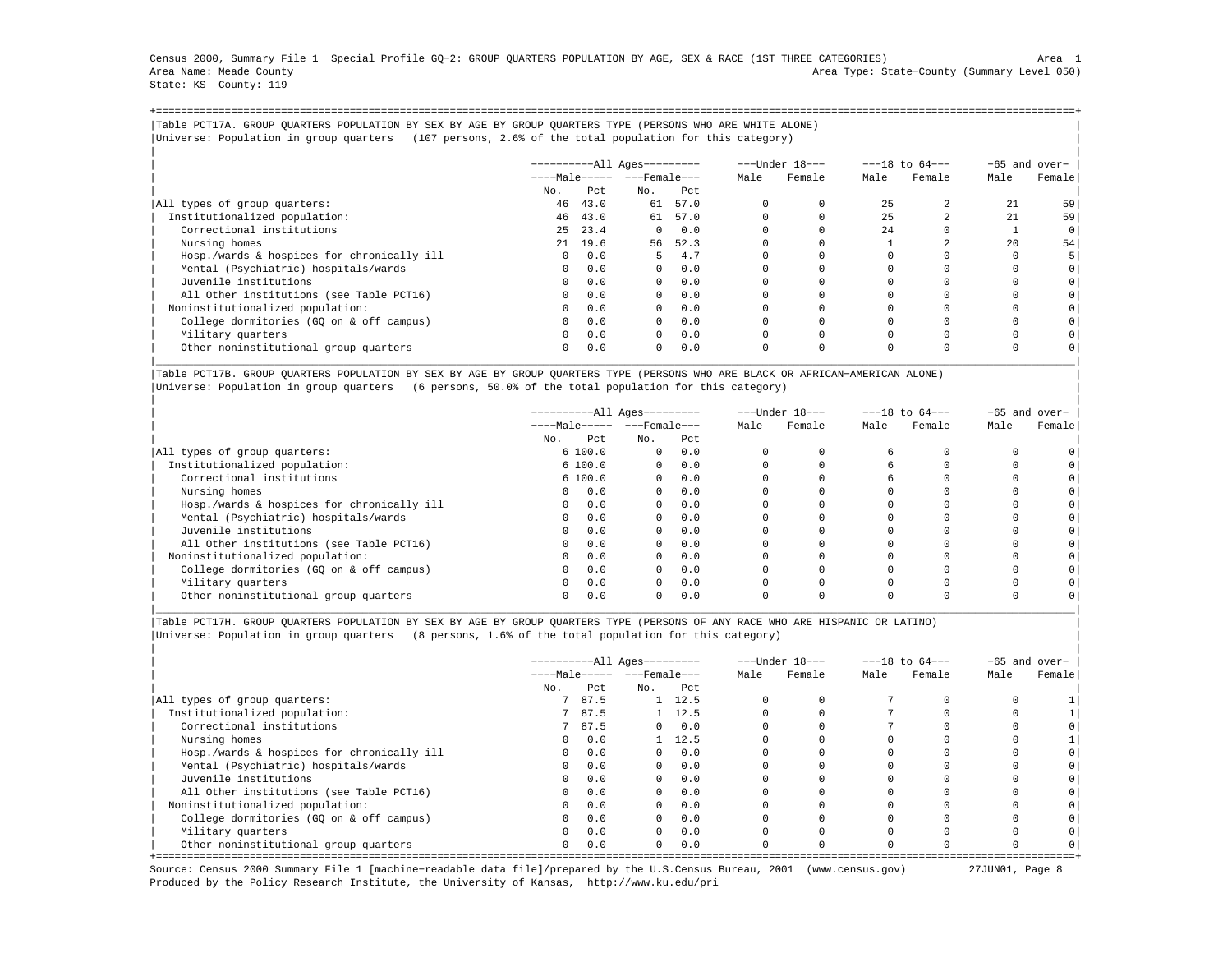Census 2000, Summary File 1 Special Profile GQ−3: GROUP QUARTERS POPULATION BY AGE, SEX & RACE (NEXT THREE CATEGORIES) Area 1 Area Name: Meade County Area Type: State−County (Summary Level 050) State: KS County: 119

+===================================================================================================================================================+|Table PCT17D. GROUP QUARTERS POPULATION BY SEX BY AGE BY GROUP QUARTERS TYPE (PERSONS WHO ARE ASIAN ALONE) | |Universe: Population in group quarters (0 persons, 0.0% of the total population for this category) |

|                                            |     |     | $------All Aqes------$  |     |      | ---Under 18--- |      | $---18$ to $64---$ | -65 and over- |         |
|--------------------------------------------|-----|-----|-------------------------|-----|------|----------------|------|--------------------|---------------|---------|
|                                            |     |     | $---Male--- - - Female$ |     | Male | Female         | Male | Female             | Male          | Female  |
|                                            | No. | Pct | No.                     | Pct |      |                |      |                    |               |         |
| All types of group quarters:               |     |     | $\mathbf{0}$            |     |      |                |      |                    |               |         |
| Institutionalized population:              |     |     |                         |     |      |                |      |                    |               |         |
| Correctional institutions                  |     |     |                         |     |      |                |      |                    |               | $\circ$ |
| Nursing homes                              |     |     |                         |     |      |                |      |                    |               |         |
| Hosp./wards & hospices for chronically ill |     |     |                         |     |      |                |      |                    |               | $\circ$ |
| Mental (Psychiatric) hospitals/wards       |     |     |                         |     |      |                |      |                    |               | $\circ$ |
| Juvenile institutions                      |     |     |                         |     |      |                |      |                    |               | $\circ$ |
| All Other institutions (see Table PCT16)   |     |     |                         |     |      |                |      |                    |               |         |
| Noninstitutionalized population:           |     |     |                         |     |      |                |      |                    |               | $\circ$ |
| College dormitories (GO on & off campus)   |     |     |                         |     |      |                |      |                    |               | $\circ$ |
| Military quarters                          |     |     | $\Omega$                |     |      |                |      |                    |               |         |
| Other noninstitutional group quarters      |     |     |                         |     |      |                |      |                    |               |         |

|Table PCT17C. GROUP QUARTERS POPULATION BY SEX BY AGE BY GROUP QUARTERS TYPE (PERSONS WHO ARE AMERICAN INDIAN AND ALASKA NATIVE ALONE) | |Universe: Population in group quarters (0 persons, 0.0% of the total population for this category) |

|                                            |          |     | ----------All Ages--------- |                                | ---Under 18--- |        | $---18$ to $64---$ |        | $-65$ and over- |        |
|--------------------------------------------|----------|-----|-----------------------------|--------------------------------|----------------|--------|--------------------|--------|-----------------|--------|
|                                            |          |     |                             | $---Male--- -  ---$ Female --- |                | Female | Male               | Female | Male            | Female |
|                                            | No.      | Pct | No.                         | Pct                            |                |        |                    |        |                 |        |
| All types of group quarters:               | 0        |     | $\mathbf{0}$                | $\sim$                         |                |        |                    |        |                 |        |
| Institutionalized population:              | 0        |     |                             |                                |                |        |                    |        |                 |        |
| Correctional institutions                  | $\Omega$ |     |                             |                                |                |        |                    |        |                 |        |
| Nursing homes                              |          |     |                             |                                |                |        |                    |        |                 |        |
| Hosp./wards & hospices for chronically ill |          |     |                             |                                |                |        |                    |        |                 |        |
| Mental (Psychiatric) hospitals/wards       |          |     |                             |                                |                |        |                    |        |                 |        |
| Juvenile institutions                      | $\Omega$ |     |                             |                                |                |        |                    |        |                 |        |
| All Other institutions (see Table PCT16)   |          |     |                             |                                |                |        |                    |        |                 |        |
| Noninstitutionalized population:           |          |     |                             |                                |                |        |                    |        |                 |        |
| College dormitories (GQ on & off campus)   |          |     |                             |                                |                |        |                    |        |                 |        |
| Military quarters                          | $\Omega$ |     |                             |                                |                |        |                    |        |                 |        |
| Other noninstitutional group quarters      |          |     |                             |                                |                |        |                    |        |                 |        |

|Table PCT17E. GROUP QUARTERS POPULATION BY SEX BY AGE BY GROUP QUARTERS TYPE (PERSONS WHO ARE NATIVE HAWAIIAN AND OTHER PACIFIC ISLANDER ALONE) | |Universe: Population in group quarters (0 persons, .% of the total population for this category) |

|                                            |          |      | ----------All Ages---------  |     |      | ---Under 18--- |      | $---18$ to $64---$ | -65 and over- |        |
|--------------------------------------------|----------|------|------------------------------|-----|------|----------------|------|--------------------|---------------|--------|
|                                            |          |      | $---Male--- - - - Female---$ |     | Male | Female         | Male | Female             | Male          | Female |
|                                            | No.      | Pct. | No.                          | Pct |      |                |      |                    |               |        |
| All types of group quarters:               | 0        |      | $\Omega$                     |     |      |                |      |                    |               |        |
| Institutionalized population:              | $\Omega$ |      |                              |     |      |                |      |                    |               |        |
| Correctional institutions                  |          |      |                              |     |      |                |      |                    |               |        |
| Nursing homes                              |          |      |                              |     |      |                |      |                    |               |        |
| Hosp./wards & hospices for chronically ill | $\Omega$ |      |                              |     |      |                |      |                    |               |        |
| Mental (Psychiatric) hospitals/wards       | 0        |      |                              |     |      |                |      |                    |               |        |
| Juvenile institutions                      |          |      |                              |     |      |                |      |                    |               |        |
| All Other institutions (see Table PCT16)   |          |      |                              |     |      |                |      |                    |               |        |
| Noninstitutionalized population:           | $\Omega$ |      |                              |     |      |                |      |                    |               |        |
| College dormitories (GQ on & off campus)   |          |      |                              |     |      |                |      |                    |               |        |
| Military quarters                          |          |      |                              |     |      |                |      |                    |               |        |
| Other noninstitutional group quarters      | $\Omega$ |      | $\Omega$                     |     |      |                |      |                    |               |        |

Source: Census 2000 Summary File 1 [machine−readable data file]/prepared by the U.S.Census Bureau, 2001 (www.census.gov) 27JUN01, Page 9 Produced by the Policy Research Institute, the University of Kansas, http://www.ku.edu/pri